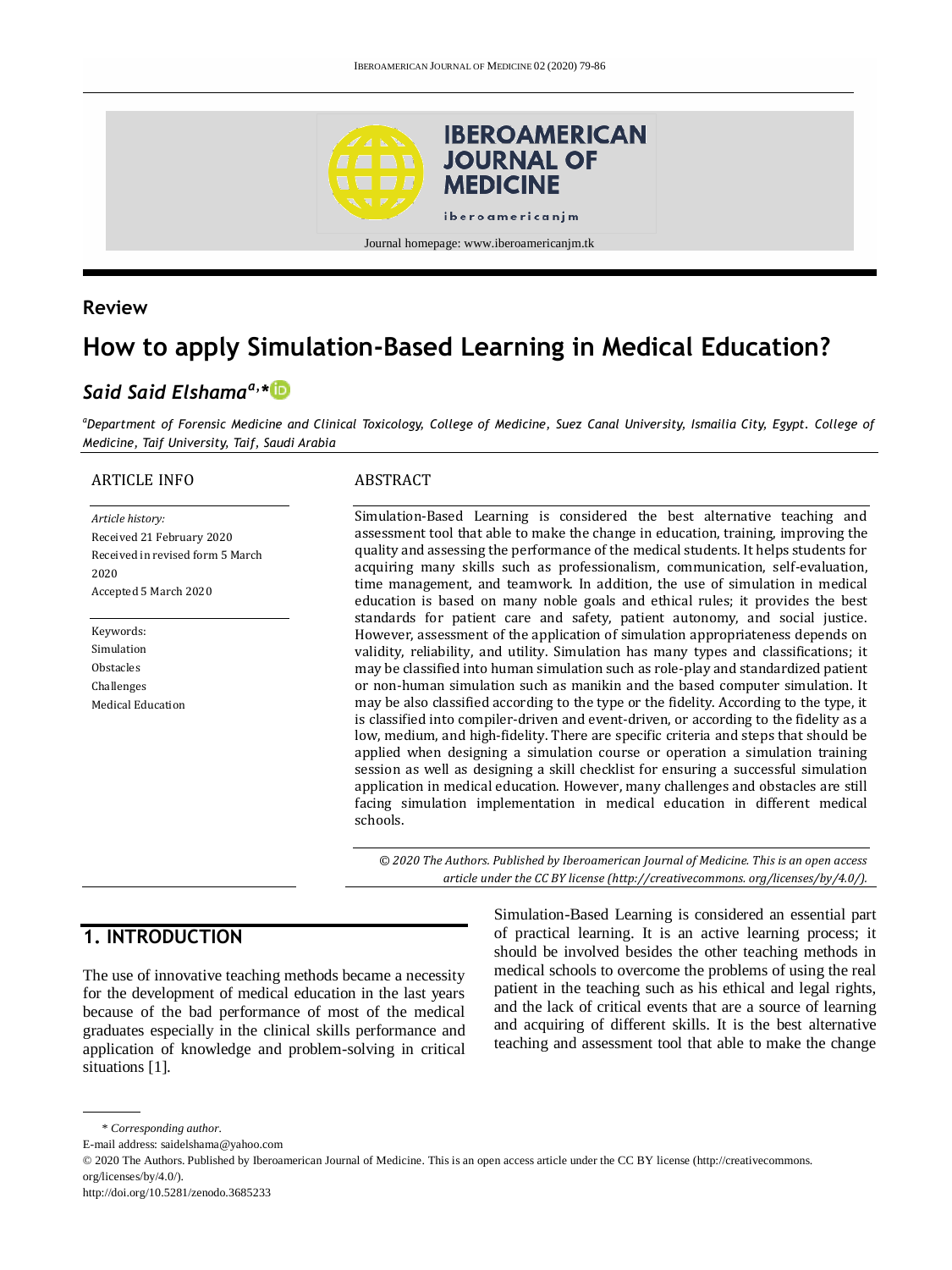in education, training, improving the quality and assessing the performance of the medical students [2].

In the last years, the simulation-based medical laboratory education becomes a common trend in modern medical education in different medical schools in the world as a method for development and innovation in the medical curriculum. Simulation-Based Learning provides controlled, virtual, simulated, and clinical laboratory environment that allows integration of the theory with hands-on skills for practice and mastering the skills, and assessing the applied skills [3].

Simulation-Based Learning is characterized by pedagogical strategies, technology, task complexity, task breadth that prepare the students for work in a clinical laboratory with workload and workflow. Therefore, the construction of the medical simulation lab on the sound foundations has many different scientific and logistic aspects that should be considered such as administration, design, technology, instruction, facilitation, and evaluation. Noteworthy, it has many different names in the different medical schools such as skill lab, the simulated lab, simulated clinical practicum, clinical skills center and the medical simulation center [4].

# **2. SCOPE OF SIMULATION-BASED LEARNING**

Application of simulation in medical education has different positive impact aspects; it can provide a relaxed, safe and pedagogical environment that is conducive to acquire good learning experiences and provides also a suitable atmosphere psychologically to make mistakes and its correction leads to reinforce the quality of the learning environment. Simulation is considered an ideal situation for bridging the gap between theory and practice whereas there is an integration between basic and clinical sciences because the trainee should learn the related basic sciences to the skill before the starting point of the training session. It gives also an appropriate trainer/trainee ratio wherein the trainer allocates more individual attention to the trainees and more time for answering their questions [5].

In addition, Simulation can prepare the trainees (medical students) well for doing their responsibilities during their work field in the future with more self-confidence and morale to face the challenges and unusual situations. It gives also the chance for the trainees to assess their own abilities and to measure their own progress through giving an opportunity to the trainee for practice, repetition and remediation wherein the trainee gets more time for the phase of hands-on via using available simulators for the teaching purposes [6].

Furthermore, simulation addresses the shortage of health human resources and the limited number of clinical sites leading to relieve the burden of clinical education. It fosters also the independent work of the trainee (medical student) and helps him for acquiring many skills such as professionalism, communication, self-evaluation, time management, and teamwork. Therefore, simulation increases the degree of trainee acceptance by the health

workers in the clinical field leading to good psychological support for him [7].

The use of simulation in medical education is based on many the noble goals and ethical rules, it provides the best standards for patient care and safety, patient autonomy, and social justice, besides the qualified training, and error management. Therefore, the trainee encounters the real patient when he has a high technical and clinical proficiency, and then the probable harmful effect on the patient may be prevented absolutely or it is decreased to the lowest level at the least. It provides also the best standard for medical education and evaluation wherein the responsibility of trainers is to provide well-trained physicians because of the use of the overall evaluation method that assesses psychomotor, attitude with the cognitive domain [8].

In another context, although the simulation is considered a viable and interesting learning method, not every learning objective may achieve by using the simulation. Thus, the effectiveness of the simulation use depends on accurate determination of the appropriateness of specific simulation for a particular purpose if we want to optimize the benefits of the simulation use in medical education [9].

Therefore, assessment of the appropriateness of the simulation application for a specific purpose should depend on validity, reliability, and utility. The validity of simulation use means homogeneity with the real clinical field. The use of simulation should have expectable outcomes for discovery and mastery the learning. We should also determine if specific objectives achievement may be better, more efficient and less expensive by using another method or not to assess the utility of the simulation use [10].

Finally, the effectiveness of simulation means that not all simulation types have the same efficacy wherein not every type of simulation is considered valid equally for all the types of teaching. Simulation types should be assessed depending on their design and the expectations for its ability to achieve because there is not any type of simulation that can do all tasks effectively. Thus, we should select a suitable type of simulation for every learning objective to ensure its good achieving [11].

### **3. SIMULATORS**

There are many types and classifications of simulation; it may be classified into human simulation such as role-play and standardized patient or non-human simulation such as manikin and the based computer simulation [12]. In addition, there is another classification wherein simulators may be also classified according to the type or the fidelity. According to the type, it is classified into compiler-driven and event-driven. The compiler driven is a specific task trainer representing a part of anatomy with different levels of sophistication for training on specific procedures such as the arm for intravenous line insertion, leg for suturing or male genitalia manikin for urinary catheter insertion while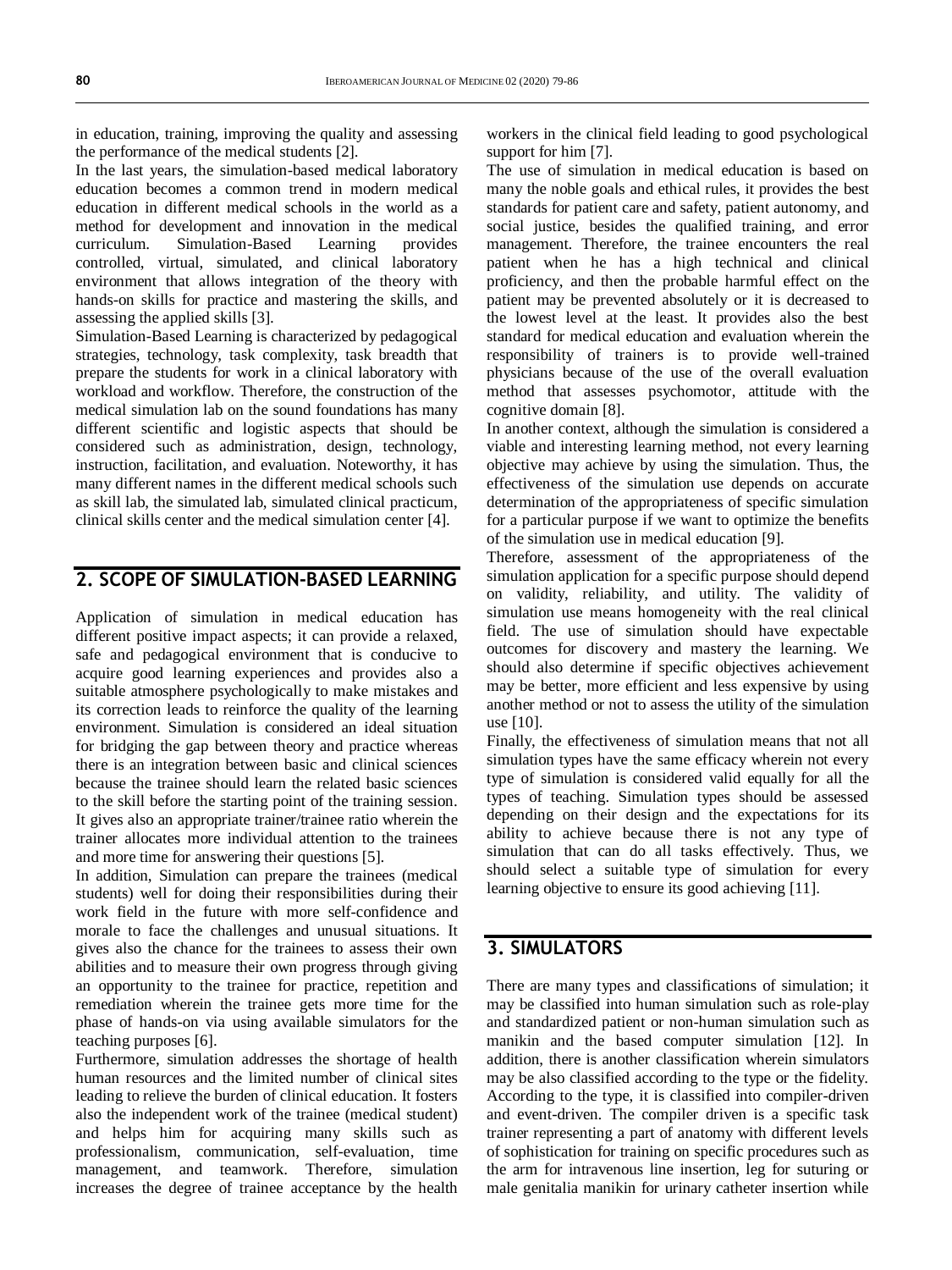The fidelity means full interactive simulation and a suitable clinical work environment. Therefore, it gives the chance to the trainer to use the equipment and perform a task in a real environment with psychological adaptation for the situation. Learning experiences that are acquired by the use of high-fidelity simulators are completely different depending on the level of training environment because the high-fidelity environment is more important than highfidelity simulator for acquired learning experiences [14].

According to the fidelity classification, the simulators are divided into three categories; low, medium, and highfidelity. The simulator that focuses on a single skill and allows the trainers to practice in isolation is called a lowfidelity simulator while the medium-fidelity simulator provides a more realistic simulation but it does not allow the trainer to be fully immersed in the situation. A highfidelity simulator permits the trainer to be fully immersed concomitant with having a response to the treatment interventions [15].

In more detail, low-fidelity simulators consist of screenbased text simulators that create scenarios with different responses that are differentiated and selected by the user and the static manikins that are used for hands-on practice such as intubation and cardiopulmonary resuscitation manikins. Medium-fidelity simulators consist of screenbased graphical simulators and the mechanical manikins; screen-based graphical simulators demonstrate the pharmacokinetic and dynamic of the drug administration but it prevents the trainee from being fully immersed in the situation while the mechanical manikins contain software (interactive simulators) such as some cardiopulmonary resuscitation manikins [16]. The high-fidelity simulator is a full-body manikin that likes the real patient; this simulator can speak with the trainee, blink with a pupil reaction to the light, breathe and produce the urine with demonstrable peripheral pulses and blood pressure, and measurable gases. Administration of the drugs into this simulator produces a suitable physiological response according to the programmed age and sex while the level of consciousness and cardiac rhythm are also demonstrated in this type of simulators [17].

Finally, high validity of simulator means its high fidelity; it has the high degree of realism because it provides an approximation to the complex clinical situations that are necessary for the trainees to reinforce their response to the critical circumstances while the face validity of simulation is related to the generalizability of the simulation setting to the real patient setting. In addition, creation a realistic environment such as an intensive care unit using an audiovisual system completes the role of the high-fidelity simulator and increases the level of training and immersion leading to an improvement in the skills performance. The virtual reality trainer is the simulated patient in three dimensions world wherein (3D) environment may be seen on a graphics monitor like a virtual workbench or total

immersion virtual reality which allows the chance for interaction and navigation in three-dimensional space [18].

# **4. STANDARDIZED PATIENT (SP)**

The standardized patient (simulated patient) is a type of human simulation that uses a well-trained healthy person (actor) to play the role of the real patient with stimulating his physical condition wherein the trainees (students) can train on the skills of history taking, communication, patient counseling, health education and physical examination in a safe simulated clinical situation. The simulated patient (standardized patient) is a dynamic learning method that is used in an interactive teaching sitting to improve the professional conduct of the trainee (student) as in the real situation, it also is used in the clinical examinations such as an objective structured clinical examination (OSCE) to test the acquired clinical and communication skills of the trainees (students). Furthermore, the standardized patient may also be used in combination with a specific part-task trainer in simulation sessions for more the simulated scenario realism with an additional challenge for the trainees such as achieving a technical skill. Therefore, this type of simulation is called a hybrid simulation [19].

Moreover, the job of the standardized patient is considered hard work because it requires a high level of performance. and then it is not a job for everyone. Therefore, the standardized patient should be characterized by the healthy mind and body, intelligence, reliability, promptitude, good memory, ability to listen and understand well, competence of concentration and rapid response during the training and the encounters, flexibility, punctuality, excellence of verbal and written communication skills, stability in the emotions, honorable spirit and good articulation [20].

Candidates for the job of the standardized patient may be from different ages and professional backgrounds but they should have a credible desire for helping the trainees to learn. The simulated patient should recognize that he is a reproducible patient who can give a medical history of the patient and simulate his physical findings associated with the same body language and emotions of the real patient in the real situation. Furthermore, the simulated patient may be a usual person, actor, nurse or health worker but he should receive good training on specific health problems (complaints) such as abdominal pain or emotional situations such as the death of the child. The volunteer may also be used as a standardized patient whether he has normal or abnormal physical condition [21].

Finally, we should not overlook the following important fact during the talk about the use of the simulated patient in medical education. If we need specific personal characters for these who play the role of the standardized patient, we need also well-trained facilitators or trainers to design accurate and reliable clinical scenarios simulating the real situation and to train these persons well on the application of the role of the standardized patient with frequent quality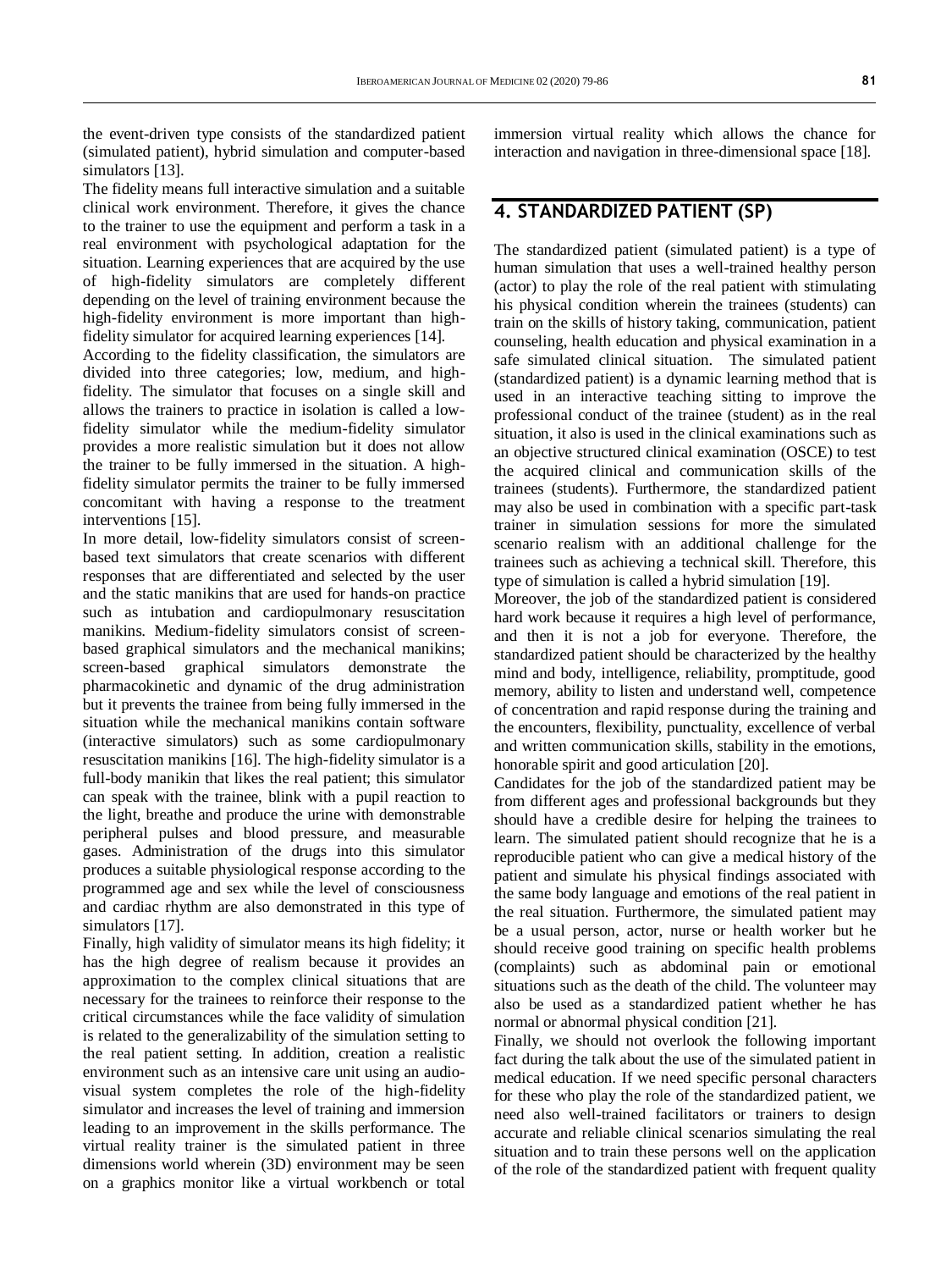assessment for their work to ensure their ability to play role the patient successfully.

In addition, I want remind that the use of the standardized patients in the clinical training is not a substitute for the training in the real clinical situation (hospital) via using the real patients because the training in the real clinical situation gives the opportunity to the trainees (students) to explore abnormal and pathological cases.

## **5. VIRTUAL STANDARDIZED PATIENT**

Some medical educators still have many concerns for the application of standardized patient in medical education because of availability, cost, time-consuming and the training of actors. From this point of view, the development of the virtual standardized patient became a necessity as an alternative to the true standardized patient (actor) for training and assessment of students. Virtual standardized patient provides a virtual learning environment that helps the trainees to acquire and practice the clinical skills leading to more cost-effective and validation of the skill performance. Moreover, the virtual standardized patient is realistic, responsive, intelligent and emotional wherein the trainee can talk with him naturally [22].

The design of the virtual standardized patient is the integration of different technologies that can provide a programmed system for emotions and behaviors, natural language processing, facial expression and lip reactions to simulate an interview between the patient and physician. In addition, some advanced simulators can perform this task by providing a patient history, real interactive physiological response, 3D simulated scenarios and the records for the realistic physical examination [23].

The virtual standardized patient can recognize natural or unscripted talk; understand the words and sentences consistent with the content of discourse with the expectation of the relevant verbal response of the trainee as the usual conversation [24]. Furthermore, the virtual standardized patient can also express his pain, anger, and depression by facial expression according to the context of the virtual surrounding environment. In addition, the physical examination may be achieved on the virtual standardized patient by using an interactive 3D program that shows suitable signs and symptoms according to the designed scenario with a suitable realistic physiological response to an emergency or abnormal incident such as bleeding, trauma, and hypoxia. This program can also interact with successful or failed medical interventions such as giving a drug [25].

There many distinctive benefits for the virtual standardized patient in comparison with the true standardized patient (actor); the virtual standardized patient is considered a computerized virtual patient who interacts with the trainee as the true standardized patient (actor) in the presence of a facilitator wherein the training and assessment are easier to control. The virtual standardized patient is characterized by

availability and adaptability whereas an automated modification may be performed to alter the personality, history and physical condition of the patient with a simple replacement for the designed scenario. Therefore, It is considered a useful versatile and reproducible training tool by using different virtual numerous scenarios [26].

#### **6. ROLE-PLAY SIMULATION**

Role-play is an effective simulation technique that studies the behavior of personal interactions through the creation of real situations models by learning through acting. It is considered a type of experiential learning that shows how the emotional aspect affects cognition and behavior; it is a task performance in a simulating realistic situation as the real situation whereas it gives the chance to the trainees for absorbing the knowledge and acquiring new specific skills that reflect on their behavior [27].

The use of role-play simulation in medical education is very important for learning and acquiring communication skills wherein the trainee develops an interpersonal interaction (conducting interview) in specific circumstances. It can help the trainee to manage many aspects of difficult communications in the critical situations that generate unprofessional behavior towards the patient such as breaking bad news. Moreover, it is also an effective method for gaining the experience wherein the trainee can restore his previous experiences (personal feelings) in a specific situation and analyzes how physician or patient behaves in this situation with assessment and predicting their reactions. It may be used for training on interview skills through history taking, physical examination, health education for the patient and dealing with a difficult patient or with a critical situation. We can also mention that the role-play simulation may use in the objective structured clinical examination (OSCE) as a station for the students' assessment [28].

In this context, some instructions should be applied to getting an effective role-play session. Firstly, it should determine clear objectives about the task and the roles that reflect the real experiences and challenges that are related to the broad learning context. It should also expect the difficulties in the role-play application to overcome it by providing enough time for the preparation stage. It should respond to the desire of trainees for working with their friends to create a motivating atmosphere for a successful role-play session. The use of debriefing, summarization of experiences and the use of audiovisual recording for the session are considered important tools for an effective roleplay session besides the presence of an enthusiastic and well-trained facilitator. Recognition of the benefits of social interactions and the role-play through structured feedback from the trainees and trainers are also considered important issues to establish an effective role-play session [29].

I think that the success of the role-play simulation in medical education depends mainly on accepting the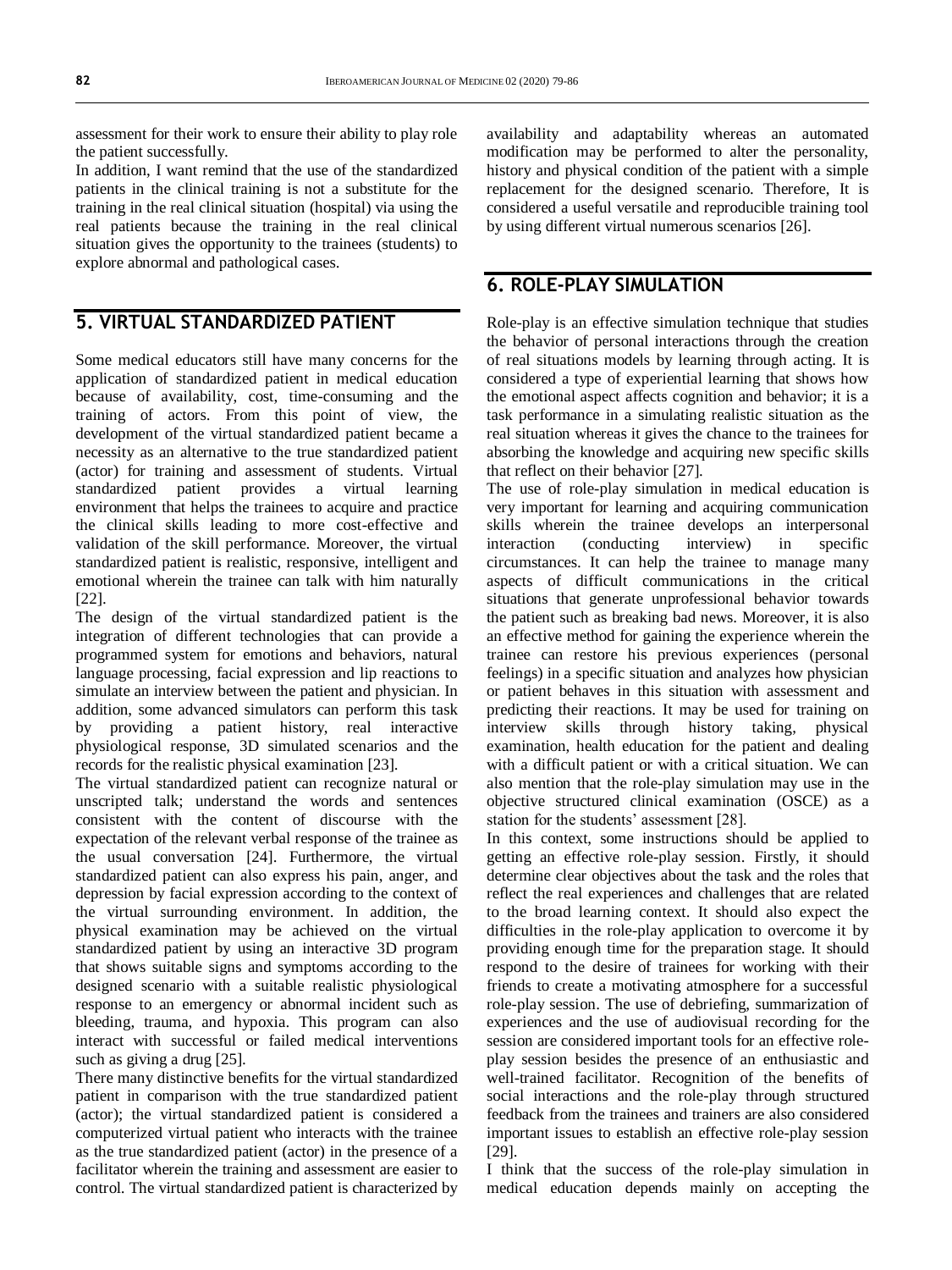trainees (students) the duties and responsibilities of their roles, and then their ability to do their best in the simulated situation where they find themselves. Thus, the resistant trainees to acting the role-play simulation is considered an obstacle that stands against its application because of their culture and they are unfamiliar to work experientially leading to generate unwillingness to involve in this type of simulation. Therefore, the gradual introduction of the roleplay simulation is necessary to overcome this obstacle and help the trainees to engage in these simulation sessions. The second obstacle is the resistance of faculty members who do not recognize the usefulness and importance of the role-play simulation wherein they have not any ability to gain new training experiences that help to train the students by using this type of simulation (role-play).

#### **7. HOW TO DESIGN AND APPLY A SIMULATION COURSE**

Many steps should be followed to design and apply a simulation course. At the first, it should define the learning objectives and then discuss the opinions and suggestions of the staff members with construction the structured teaching program and identification the simulators types that are used for applying the intended learning objectives and then how to prepare simulators, infrastructure, maintenance, funding, and the manpower [30].

Staff members training programs should be performed after the allocation of the needed number and the working hours. The blueprint preparation of the teaching program should be carried out to determine the number of clinical training sessions for every skill to master this skill based on a determination of the standard quality of the student performance with specifying textbooks, international guidelines or checklists as scientific references [31].

To improve the quality of the simulation-teaching course, it should carry out a rehearsal for the course by the staff members with obtaining feedback from and to the students after the course implementation. In addition, we should assess the performance of the student and the extent of skills mastering via using a valid and reliable method such as a checklist, besides evaluation of the whole program to get feedback about the strength and weak points for further improvement [32].

#### **8. HOW TO OPERATE A SIMULATION TRAINING SESSION**

Initially, the understanding of Miller's Pyramid of Competence may help in drawing the road for the best running of the simulation training session because it determines the role of learner (trainee) and the instructor (trainer). According to Miller's Pyramid of Competence, the trainee should move from stage to the other for reaching the mastery of the skill as the following:

- Knows "Learn knowledge".
- Knows how "To use the learned knowledge".
- Shows "How to use the knowledge".
- Does "Perform in practice".

The trainer should also move through the same stages for helping the trainee to hone the skill as the following:

- Knows "Content to be taught".
- Knows how "To teach".
- Shows "Teaching is delivered".
- Does "Teach effectively" [33].

There are many design forms of training sessions. Some prefer to design a simple training session for a manual single technique that represents a common form of the direct contact of the student with the patient such as venipuncture. The others prefer a complex session that gives the chance for cumulative skill-building, time management, and multi-tasking wherein activities may vary and progress from manual to semi or fully automated procedures, or from single to multiple techniques such as complicated case study by using a high fidelity simulator [34].

A preparatory phase should be carried out before the starting of any training session. At first, the students should be divided into small groups; every group consists of ten students as an optimum and maximum number for a suitable and effective training session. Secondly, a welltrained qualified facilitator (instructor) should be chosen for every group. Thirdly, the selection of skills for the simulation session according to specific criteria. These selected skills should be integrated with the objectives of the curriculum as a whole and with every specific educational module. It should also be complementarily with the clinical field, wherein it is difficult to be performed in the clinical field such as a per-rectal exam or urinary catheterization insertion or vaginal exam; it should also be have a commonality related to the clinical field such as blood pressure measurement. Moreover, the selected skills should have a priority for competency based on the objectives of the program and need time for the student to repeat practice (repetition) [35].

Noteworthy, the preparation of the student for a simulation session is essential for the success of the session. In this context, the student preparation has many different aspects such as mini-lecture to explain the scientific anatomical background of skill, watching a videotape for demonstration the specific technique that should be an ideal standard, a review material on the theory related to the procedure or seminar related to the specific skill technique [36].

The phase of hands-on is an actual training session that gives the chance to the students to perform the skill procedure under the trainer (facilitator) supervision. At first, the facilitator starts to perform the practical steps of skill on the simulator (manikin or standardized patient) according to the skill checklist that should be held by every student in the session. The instructor (facilitator) should explain the steps while his hands carry out the procedure at the same time to prevent transforming the training session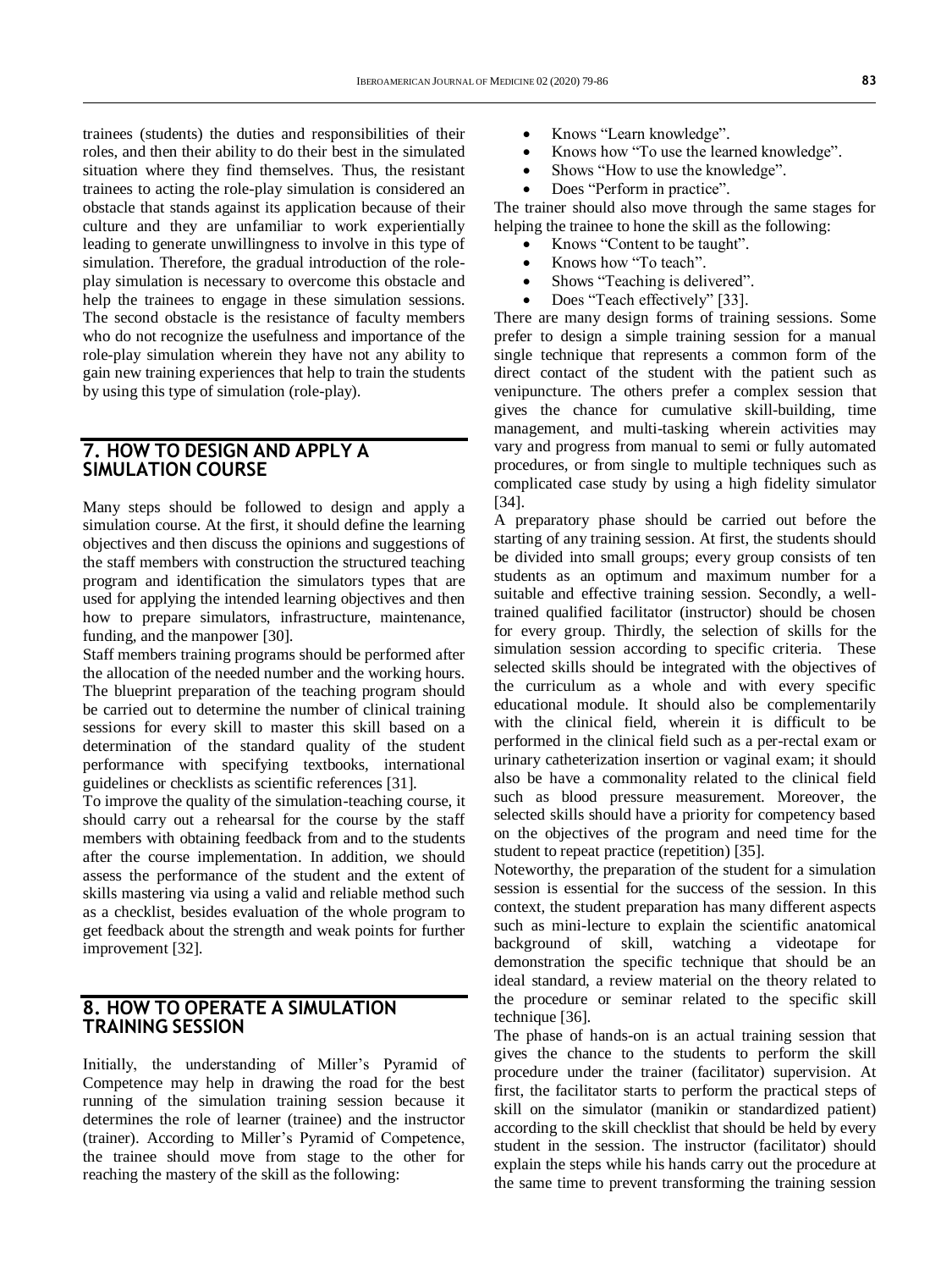into a lecture. After that, every student should perform the same skill procedure on the simulator under the observation of his colleagues and the facilitator who corrects the mistakes of student immediately. All group students should repeat the same procedure sequentially not in a parallel manner to maintain a high level of hands-on via the learning from the mistakes of their colleagues leading to promote the value of learning, reflective practice, critical thinking, and assessment. Some prefer that all students perform the same training activities at the same time if there is availability for the simulators and other tools of training, but this direction in the training is not encouraged because it does not give the chance for the students to watch the repetition of the practice that carried out by their colleagues. However, if the students work on a case study through using an advanced simulator, they can discuss and share the related knowledge, and then debrief the learning activities at the end of the session [37].

#### **9. HOW TO DESIGN A SKILL PROCEDURE CHECKLIST**

The checklist is one of the most essential tools in training sessions; it is the practical steps of the skill performance. Therefore, it is considered the part of the preparatory phase of the student as well as it is also a fundamental part of the hands-on phase. Thus, many guidelines should be applied when the checklist is designed. The checklist should contain some legal and ethical aspects that should be learned and practiced by the student such as the following instructions:

- 1. The student should introduce himself to the patient.
- 2. The student should take permission from the patient for doing an examination.
- 3. The student should call the patient by his name during an examination.
- 4. The necessity of presence the assistant (nurse) during the examination such as vaginal and breast examination.
- 5. The student should explain the procedure to the patient such as per-rectal examination.
- 6. The student should wash his hands before and after examination by using an antiseptic solution.
- 7. The student should warm his hands before the examination such as abdominal examination.
- 8. The student should use disposable gloves before the examination (per-rectal and vaginal examination).
- 9. The student should dress a professional white coat.

Moreover, the checklist should also contain some general considerations that are important scientific points related to the skill procedure such as the position of the patient and examiner as the following:

1. The patient should be lying comfortably in a supine position.

- 2. The arms of the patient should be at the side or folded across the chest.
- 3. The knees of the patient should be flexed to relax the abdomen.
- 4. The student should stand on the right side of the patient.
- 5. Use the right hand, if you are right-handed.
- 6. Expose the abdomen from above the xiphoid process to the symphysis pubis.
- 7. It should examine the healthy organ at the first and then unhealthy and compare in between if there is a pair of organs such as breast, eye, and ear.

In addition, the checklist should contain the practical steps of the skill without any theoretical information. The practical steps of the skill should be written in the checklist by using the verb in the form of command or present tense such as percuss or palpate. It should also be written in simple, clear and short wording whenever possible. The checklist may contain some simple and short comments in between brackets about the results of the specific procedure or practical test such as (a negative Rinne test means conductive deafness). It should contain one technique for any examination if there are different techniques for this examination. One technique for any examination can prevent the dispersion of student attention especially undergraduates. Moreover, the focus on the repetition of certain skill procedure gives better value than the focus on the experience breadth and the variations of the examination methods. For example, the technique of carotid pulse examination may be done by using thumb only or by using three fingers together, so it is better that the checklist contains the carotid pulse examination by using one technique (thumb or three fingers). The checklist may contain some illustrative images for some practical steps. Moreover, it may also be used as a student assessment method when it contains the degrees for measurement the student performance quality such as not done, done but not well, and well done that may be translated into a specific score. Finally, the checklist should be written by a medical specialist or consultant, and then a scientific committee should revise it to ensure that the above rules were applied [38].

#### **10. CHALLENGES AND OBSTACLES**

There are many obstacles that face using the simulation in medical education. Firstly, its tools are not as diverse as human and then it does not simulate the real situation (low fidelity) exactly beside its high cost and the need for a suitable infrastructure to conduct a new simulation technology, and then the implementation of the simulation course within the medical curriculum will require high investment. Secondly, the practice in the simulation centers leads to changes in the learner behavior that do not occur in the clinical situation wherein some learners are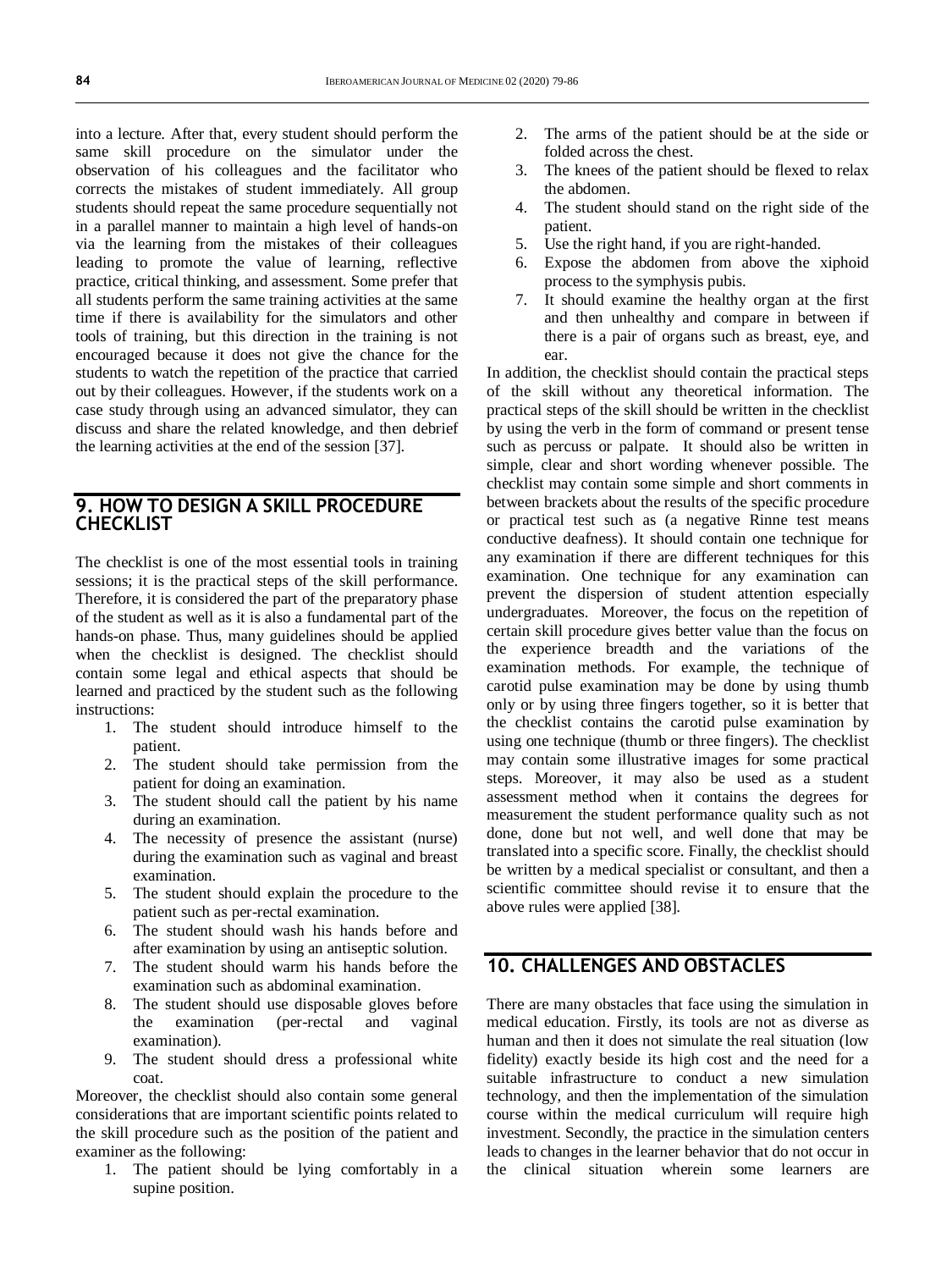hypervigilant and the others are cavalier because there is not real human life [39].

No doubt that there are also many challenges that face the creation of the simulation course in medical education; the first challenge is the resistance of the staff members against the use of simulation as an innovative teaching tool because of the lack of motivation and enthusiasm for renewal. The second challenge is the lack of well-trained instructors who have experience and the art of teaching for using the simulators as well as the lack of technicians who can deal with the simulators and maintaining them. Furthermore, the high cost of simulators represent as a major challenge in the present time and in the future wherein it is increased with developing of the technology, So the capital and operating costs for construction of a medical simulation center are considered for the sustainability of the simulation lab and its development in a parallel way with the advances in the relevant and authentic technology of simulation. Briefly, the availability of all resources such as financial, logistic and administrative aspects as well as human resources, and a well-equipped place of the lab are considered challenges because it is integrated with each other apart from the familiar saying that tells "we can simulate anything if we have enough money. So, the limitation of the resources whether individually or combined can restrict what can be simulated [40].

The scheduled of the simulation course and choosing a suitable time for the course are also considered challenges; some decided that the most suitable time to introduce the simulation course in the curriculum is prior the trainees transition to the clinical field (hospital) because it shows honest expectations to the trainees about the clinical work and prepares them for the responsibilities of the workplace and for taking the charge of their own learning. They build their opinion based on the simulation lab is the field of training while the hospital is considered the field of practice and then the field of training should be prior to the field of practice. Conversely, the others adopt the integration between the simulation lab and the clinical field in the same curriculum and module whereas it should be in a sequence time because the simulation lab is complementary to the clinical field [41].

Finally, the simulation course needs well planning and enough time to introduce and apply in the medical curriculum according to the target learning objectives of the course and the needs of the learners in this course to integrate with the acquired knowledge. So, design a good simulation course needs flexibility, coordination, scientific and administrative support that is also considered a challenge.

### **11. CONCLUSION**

Simulation-Based Learning helps students for acquiring many skills such as professionalism, communication, selfevaluation, time management, and teamwork. Its

application gives the best standards for patient care and safety, patient autonomy, and social justice. Simulation may be classified into human or non-human simulation, or according to the type, or the fidelity. Specific criteria and steps should be applied to get a successful simulation implementation in medical education. However, the simulation application in medical education is still facing many challenges and obstacles until now.

### **12. DECLARATION OF CONFLICTING INTERESTS**

The Author declares that there is no conflict of interest.